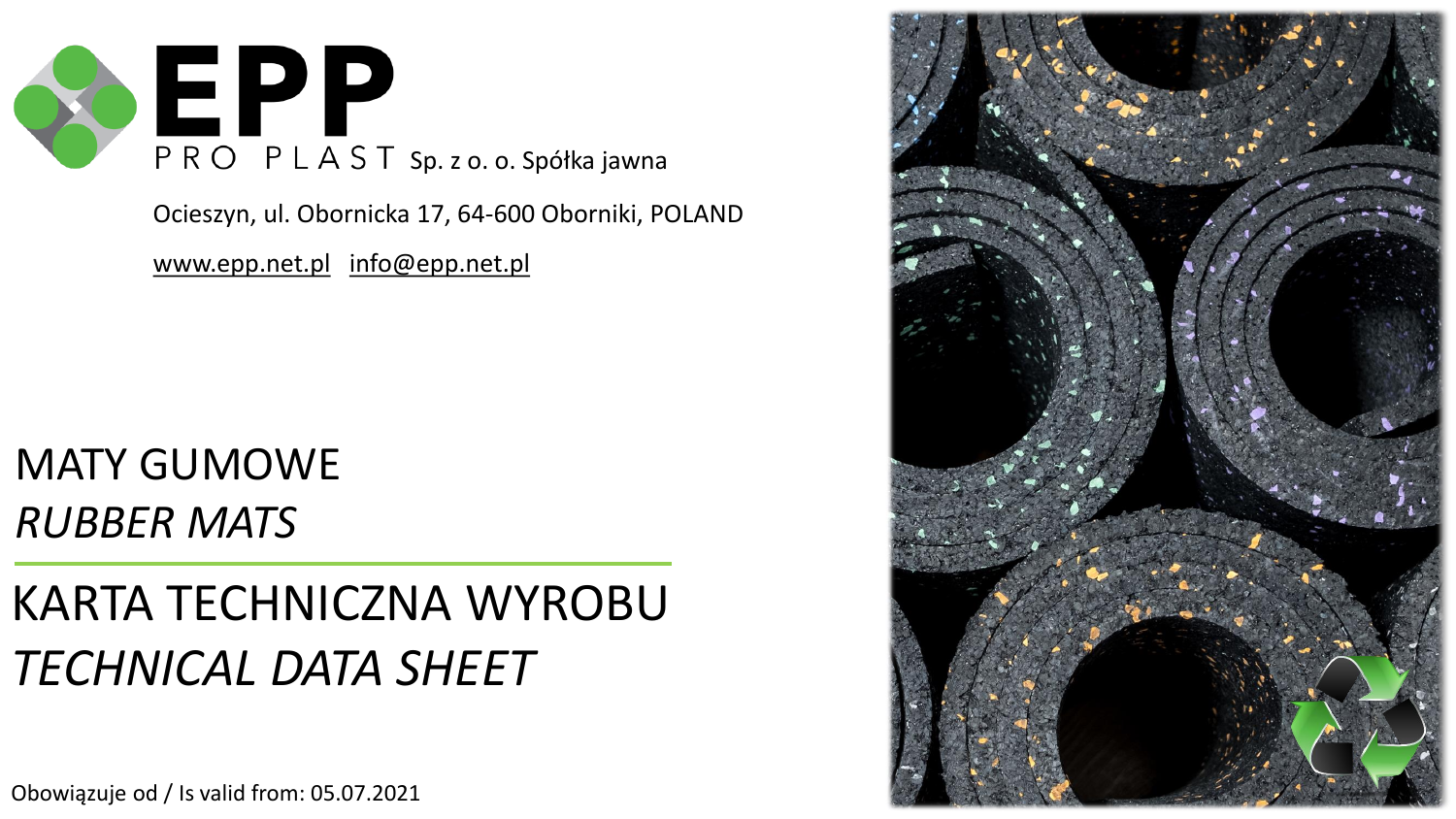| PARAMETRY TECHNICZNE / TECHNICAL PARAMETERS<br>CZĘŚĆ 1 TABELI / PART 1 OF THE TABLE |                                              |                                                        |                                                                                                                                                            |                                                       |                                                                                                              |                                                       |                                                                                                    |  |
|-------------------------------------------------------------------------------------|----------------------------------------------|--------------------------------------------------------|------------------------------------------------------------------------------------------------------------------------------------------------------------|-------------------------------------------------------|--------------------------------------------------------------------------------------------------------------|-------------------------------------------------------|----------------------------------------------------------------------------------------------------|--|
| <b>NAZWA PRODUKTU</b><br>PRODUCT NAME                                               |                                              |                                                        | EPP-MAT-750                                                                                                                                                | EPP-MAT-860                                           | EPP-MAT-950                                                                                                  | <b>EPP-MAT-1050</b>                                   | <b>EPP-MAT-1050</b><br>5, 10, 15, 20, 25, 30%<br><b>EPDM</b>                                       |  |
| KOLOR<br><b>COLOUR</b>                                                              |                                              |                                                        | <b>CZARNY</b><br><b>BLACK</b>                                                                                                                              | <b>CZARNY</b><br><b>BLACK</b>                         | <b>CZARNY</b><br><b>BLACK</b>                                                                                | <b>CZARNY</b><br><b>BLACK</b>                         | <b>CZARNY Z KOLOROWYM</b><br><b>WTRACENIAMI</b><br><b>BLACK WITH COLOUREL</b><br><b>INCLUSIONS</b> |  |
| SKŁAD WYROBU<br>PRODUCT COMPOSITION                                                 |                                              |                                                        | GRANULAT GUMOWY SBR, SPOIWO POLIURETANOWE, GRANULAT GUMOWY EPDM OPCJONALNIE<br>RUBBER GRANULES SBR, POLYURETHANE BINDER, EPDM RUBBER GRANULES AS AN OPTION |                                                       |                                                                                                              |                                                       |                                                                                                    |  |
| GRUBOŚĆ<br><b>THICKNESS</b>                                                         |                                              | $[mm]$ ( $\pm$ 0,5)                                    | 4, 5, 6, 8, 10, 12 mm                                                                                                                                      |                                                       | 3, 4, 5, 6, 8, 10, 12 mm 2, 3, 4, 5, 6, 8, 10, 12 mm 2, 3, 4, 5, 6, 8, 10, 12 mm 2, 3, 4, 5, 6, 8, 10, 12 mm |                                                       |                                                                                                    |  |
| <b>MASA POWIERZCHNIOWA</b><br>AREA WEIGHT                                           |                                              | $\left[\frac{\text{kg}}{\text{m}^2/1\text{mm}}\right]$ | 0,75                                                                                                                                                       | 0,86                                                  | 0,95                                                                                                         | 1,05                                                  | 1,05                                                                                               |  |
| SZEROKOŚĆ<br><b>WIDTH</b>                                                           |                                              | [m]                                                    | 1 <sub>m</sub>                                                                                                                                             | 1 <sub>m</sub>                                        | 1 <sub>m</sub>                                                                                               | 1 <sub>m</sub>                                        | 1 <sub>m</sub>                                                                                     |  |
| GĘSTOŚĆ MINIMALNA<br><b>MINIMUM DENSITY</b>                                         |                                              | [ $\text{kg/m}^3$ ]                                    | 750                                                                                                                                                        | 860                                                   | 950                                                                                                          | 1050                                                  | 1050                                                                                               |  |
| WYTRZYMAŁOŚĆ NA ROZCIĄGANIE<br><b>TENSILE STRENGTH</b>                              | PN-EN 12230:2005                             | [kPa]                                                  | $- -$                                                                                                                                                      | min. 650                                              | $- -$                                                                                                        |                                                       |                                                                                                    |  |
| WYDŁUŻENIE PRZY ZERWANIU<br><b>ALONGATION AT BREAK</b>                              | PN-EN 12230:2006                             | %                                                      |                                                                                                                                                            | min. 55                                               | - -                                                                                                          | $ -$                                                  |                                                                                                    |  |
| KLASA ODPORNOŚCI OGNIOWEJ<br><i>FIRE BEHAVIOUR</i>                                  | PN-EN 13501-1:2019-02                        | $- -$                                                  | $E_{\rm fl}$                                                                                                                                               | $E_{fL}$                                              | $E_{fL}$                                                                                                     | $E_{fL}$                                              | $E_{fL}$                                                                                           |  |
| OPORNOŚĆ ELEKTRYCZNA<br>ELECTRICAL RESISTANCE                                       | PN-EN 1081:2019-01 (A)<br>PN-EN 14041:2018-2 |                                                        | ROZPRASZAJĄCA<br><b>STATIC DISSIPATIVE</b>                                                                                                                 | ROZPRASZAJĄCA<br><b>STATIC DISSIPATIVE</b>            | ROZPRASZAJĄCA<br><b>STATIC DISSIPATIVE</b>                                                                   | ROZPRASZAJĄCA<br><b>STATIC DISSIPATIVE</b>            | ROZPRASZAJĄCA<br><b>STATIC DISSIPATIVE</b>                                                         |  |
| WSP. PRZEWODZENIA CIEPŁA λ<br>THERMAL CONDUCTIVITY COEF. λ                          | PN-EN 12667:2002<br>EN 14041:2004+AC:2006    | [W/(mK)]                                               | 0,17                                                                                                                                                       | 0,17                                                  | 0,17                                                                                                         | 0,17                                                  | 0,17                                                                                               |  |
| OPÓR CIEPLNY R<br>THERMAL RESISTANCE R                                              | PN-EN 12667:2002<br>EN 14041:2004+AC:2006    | $[m^2 K/W]$                                            | 0,15                                                                                                                                                       | 0,15                                                  | 0,15                                                                                                         | 0,15                                                  | 0,15                                                                                               |  |
| AMORTYZACJA<br><b>SHOCK ABSORPTION</b>                                              | PN-EN 14808:2006                             | %                                                      | $\frac{1}{2}$                                                                                                                                              |                                                       | $- -$                                                                                                        | 15<br>DLA GRUBOŚCI 10mm<br>FOR 10mm THICKNESS         |                                                                                                    |  |
| DYNAMICZNY WSPÓŁCZYNNIK TARCIA<br>DYNAMIC FRICTION COEFFICIENT                      | PN-EN 13893:2002<br>PN-EN 14041:2006         | $\frac{1}{2}$                                          | MIN. 0,65 ( $\geq$ 0,3)<br><b>KLASA TECHNICZNA DS</b>                                                                                                      | MIN. 0,65 ( $\geq$ 0,3)<br><b>KLASA TECHNICZNA DS</b> | MIN. 0,65 ( $\geq$ 0,3)<br>KLASA TECHNICZNA DS                                                               | MIN. 0,65 ( $\geq$ 0,3)<br><b>KLASA TECHNICZNA DS</b> | MIN. 0,65 ( $\geq$ 0,3)<br><b>KLASA TECHNICZNA DS</b>                                              |  |
| WODOSZCZELNOŚĆ<br><b>WATERPROOF</b>                                                 | PN-EN 13553:2004                             |                                                        | PRODUKT NIE JEST WODOSZCZELNY // THE PRODUCT IS NOT WATERPROOF                                                                                             |                                                       |                                                                                                              |                                                       |                                                                                                    |  |

TOLERANCJA DLA PODANYCH WARTOŚCI WYNOSI ± 5% CHYBA ŻE W KARCIE PODANO INACZEJ // *THE TOLERANCE FOR THE GIVEN VALUES IS ± 5% UNLESS IT IS DIFFERENT IN THE CARD*